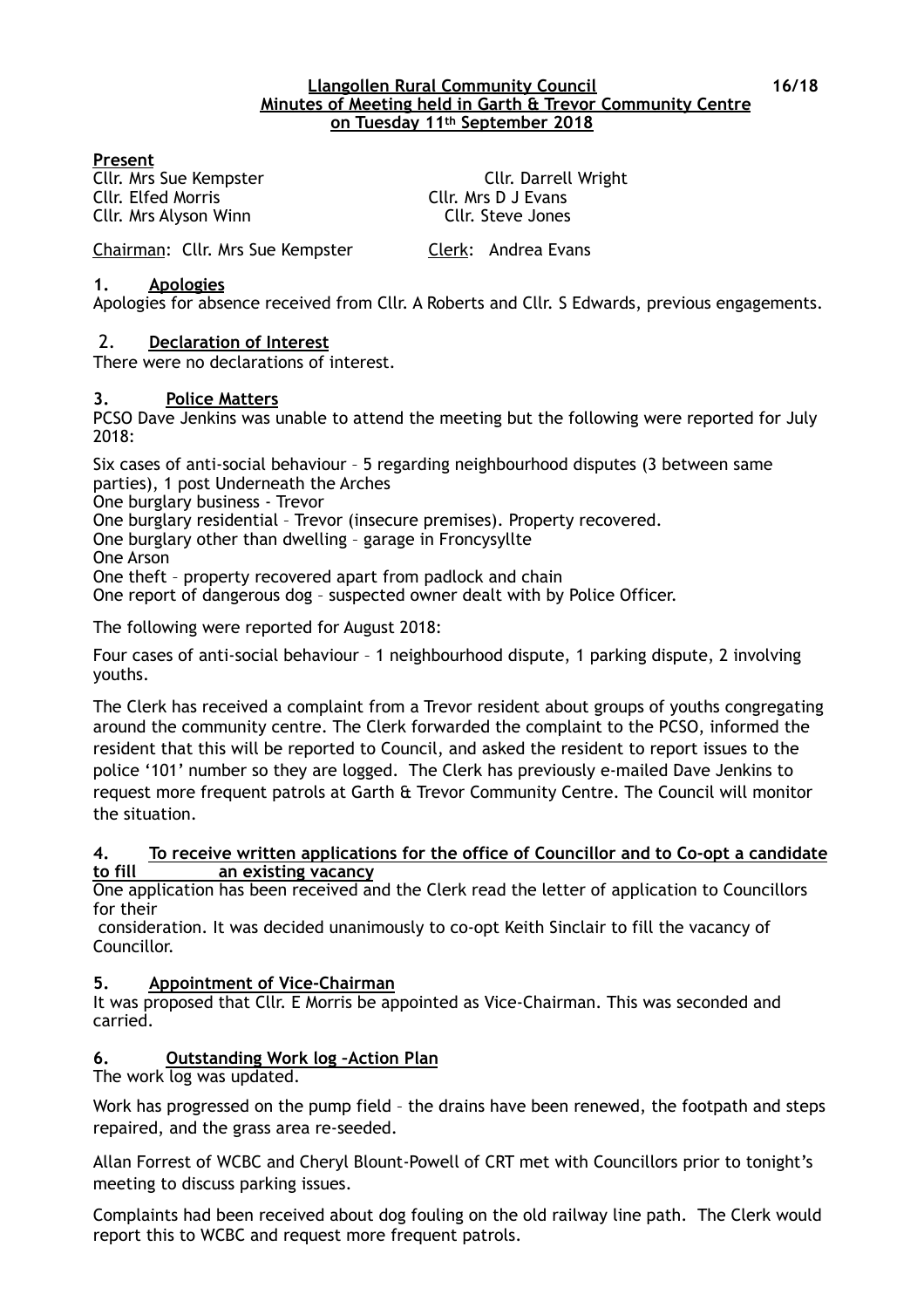Peter Green has a list of repairs to be done following the last playground meeting. **17/18** 

# **7. Members' Urgent Reports**

A complaint has been received that bus timetables on both sides of the main Llangollen to Wrexham Road, at the Old Post Office/Oaklands are at least 3 years out of date and consequently locals and tourists have no idea of the correct times. WCBC no longer update timetables due to the large number of changes and a lack of resources. The Community Council could update the timetables but need more information on the practicalities of doing so. It was decided that the Clerk would find out where up-to-date timetables can be obtained and how easily the cases can be accessed.

# **8. Minutes of the Previous Meeting**

The minutes of the previous meeting had been distributed and were accepted as a true record. The minutes were signed accordingly by the Chairman.

# **9. Matters Arising from the Minutes**

Following the last meeting when Cllr Valentine left and did not return, Cllr Wright expressed concern at assessing declaration of interest due to the nature of Community Cllrs in a local area personally knowing many residents. He stated that it was difficult to decide in some instances where the boundary of a Councillor's interest and an acquaintance lay and that there was a grey area. It was discussed and decided that the code of conduct should be followed, and that if in any doubt it would be prudent to declare an interest. The Monitoring Officer at WCBC was available for advice in individual cases.

The Clerk has thanked I Land for the donation of a defibrillator at Trevor Basin.

# **10. Planning**

Two-storey extension to provide additional bedroom at first floor level & utility room at ground floor level

#### **Brynteg Station Road Trevor Wrexham P/2018/0487 GRANTED**

Erection of garden room

# **Alexandria Blackwood Road Garth Trevor Wrexham P/2018/0598 PENDING**

# **11. Correspondence**

#### **Welsh Government**

Review of Parliamentary Constituencies in Wales – Final Recommendations Report submitted to the Minister for the Cabinet Office on 5th September 2018

Independent Review Panel on Community and Town Councils – Outline Findings & Recommendations

Natural Resources Bulletin August 2018

Supporting and Promoting the Welsh Language – Written consultation by 14th September 2018 A Welsh Government consultation on Petroleum Extraction Policy in Wales has been launched

#### **One Voice Wales**

Training courses September 2018 to March 2019 One Voice Wales Conference and AGM 29th September 2018

#### **Community Transport Association**

Transport Innovation Network Launch meeting in Conwy 16th October 2018

#### **Planning Aid Wales**

Responding to Planning Applications Training – 24th September 2018 Understanding Community Infrastructure Levy and Section 106 Contributions event – 18th Oct. 2018

**North & Mid Wales Trunk Road Agent**  Proposed 40mph restriction – A5 Froncysyllte

#### **Susan Elan Jones MP & Ken Skates AM**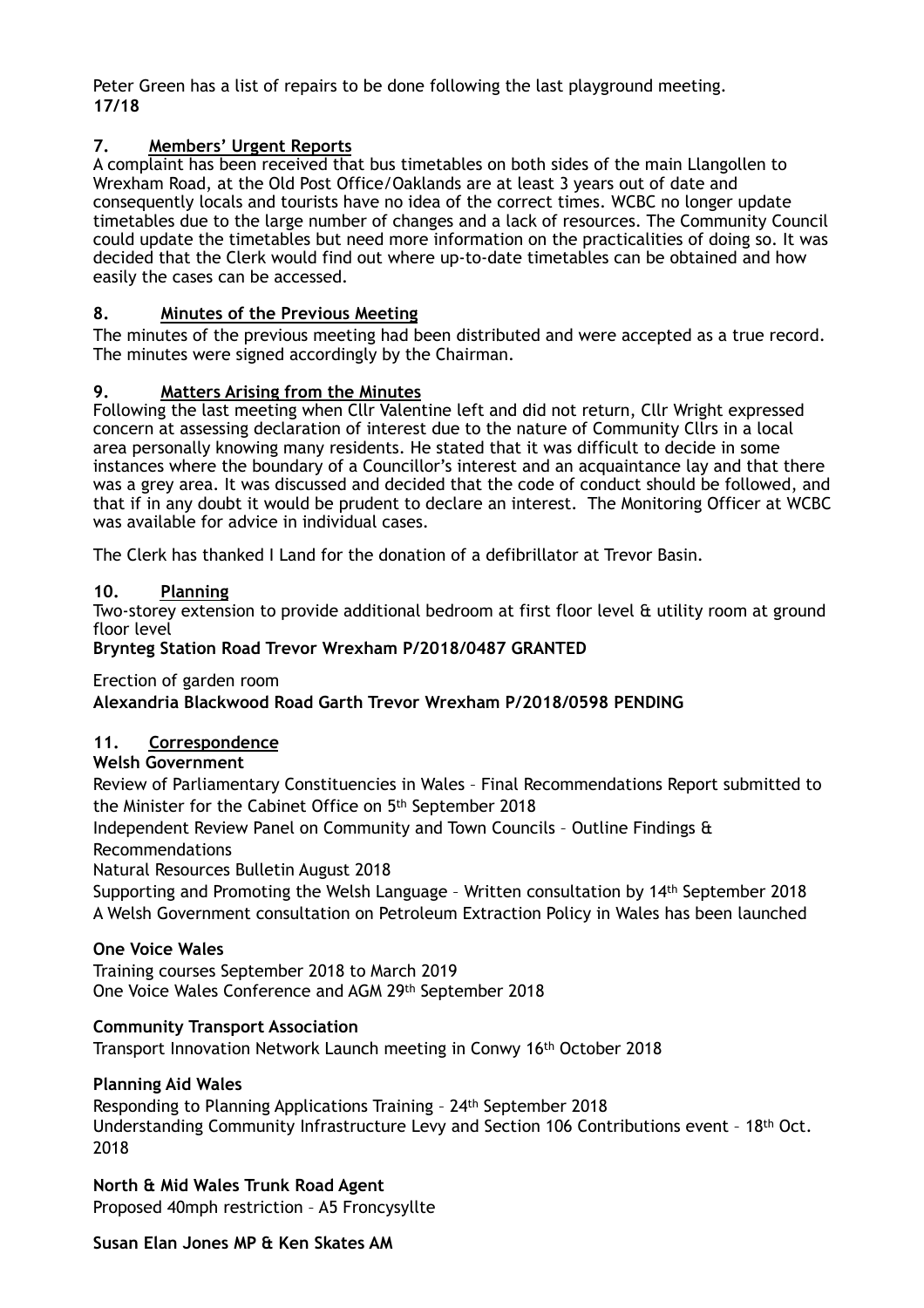Dates for local advice surgeries

# **Wrexham Area Civic Society**

**18/18** 

August newsletter and reminder that award nominations are due by 30th September

The correspondence was made available for perusal by Councillors, and hard copies or e-mail copies can

be provided on request.

# **12. Defibrillator Garth**

Cllr Morris reported that a defibrillator had been installed at Hafryn flats, Garth and a training session was scheduled for 18th September at 7.00pm in Garth & Trevor Community Centre. Councillors expressed their thanks to Garth residents and local businesses for the donations made to enable the defibrillator to be fitted so quickly. Cllr E Morris was also thanked for his hard work in collecting donations, sourcing the equipment and organising the installation.

# **13. To consider a contribution to new street lighting**

During a site meeting with Cllr Roberts, WCBC were asked to provide a system of street lighting along New Road, between the former entrance to Flexys and Abernant, to complement the works being carried out in the area as part of the World Heritage Site improvements. The cost of the scheme is estimated at £27,200. WCBC are willing to contribute £25,000 and are looking for a contribution from LRCC to cover the remainder, £2,200. Following a discussion it was decided to contribute £2,200, using the contribution received from the 'Underneath the Arches' event. The Clerk would inform WCBC of the decision.

# **14. Footpaths & Roadways**

Nothing to report.

# **15. Speeding**

The Clerk has asked Jill Taylor to meet with Councillors in October to demonstrate the speed sign.

#### **16. Projects 2018/2019**

Nothing to report.

#### **17. Community Agent**

The 'Memory Lane, Tea and Cakes' event was held in Garth & Trevor Community Centre on 15th August and was well attended. The Community Agent was able to chat to residents and find out their opinions. Transport appears to be an issue for people wishing to attend events. Another event is planned for October 8th to tie in with the 'International Day of Older Persons' on October 1<sup>st</sup>. The Council have successfully applied for a £50 grant from WCBC for an event celebrating the day.

The Community Agent has been working alongside Social Services on referrals and also on some referrals from residents attending the social event. She has contacted 'Make a Mark' with a view to starting an art project and has kept in touch with local activities.

# **18. Meetings / Training**

The Finance Committee met on 31st August 2018 and minutes have been circulated to members.

Following a recent Cadwyn Clwyd meeting about the IBeacon project the Chairman requested that the Council contribute £250.00 to be included in the project and this was agreed.

# **19. Noddfa**

The Council previously ratified the 'Memorandum of Understanding' between the Welsh Government, the WLGA and One Voice Wales, signed 23rd November 2017, to end burial and cremation fees for children